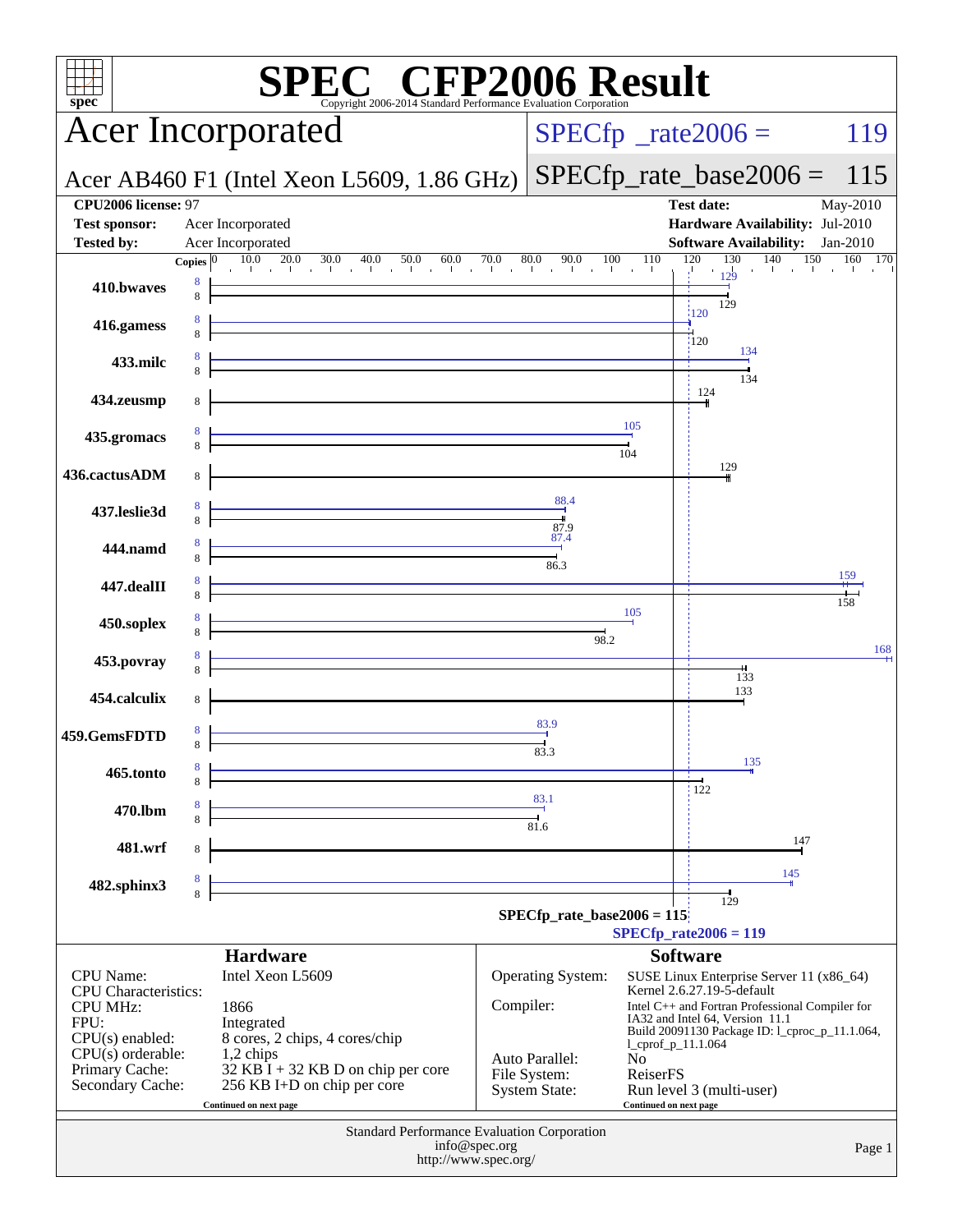

# Acer Incorporated

## $SPECTp_rate2006 = 119$

Acer AB460 F1 (Intel Xeon L5609, 1.86 GHz)

[SPECfp\\_rate\\_base2006 =](http://www.spec.org/auto/cpu2006/Docs/result-fields.html#SPECfpratebase2006) 115

| CPU <sub>2006</sub> license: 97      |                                                                                                               | <b>Test date:</b><br>May-2010                              |                                             |
|--------------------------------------|---------------------------------------------------------------------------------------------------------------|------------------------------------------------------------|---------------------------------------------|
| <b>Test sponsor:</b>                 | Acer Incorporated                                                                                             |                                                            | Hardware Availability: Jul-2010             |
| <b>Tested by:</b>                    | Acer Incorporated                                                                                             |                                                            | <b>Software Availability:</b><br>$Jan-2010$ |
| L3 Cache:<br>Other Cache:<br>Memory: | 12 MB I+D on chip per chip<br>None<br>48 GB (12 x 4 GB DDR3-1333 RDIMM, ECC, CL9,<br>memory runs at 1066 MHz) | <b>Base Pointers:</b><br>Peak Pointers:<br>Other Software: | $64$ -bit<br>$32/64$ -bit<br>None           |
| Disk Subsystem:<br>Other Hardware:   | 1 x 146 GB SAS, 15000 RPM<br>None                                                                             |                                                            |                                             |

### **[Results Table](http://www.spec.org/auto/cpu2006/Docs/result-fields.html#ResultsTable)**

|                  | <b>Base</b>    |                 |              |                |       | <b>Peak</b>    |                           |                |                |              |                |              |                |              |
|------------------|----------------|-----------------|--------------|----------------|-------|----------------|---------------------------|----------------|----------------|--------------|----------------|--------------|----------------|--------------|
| <b>Benchmark</b> | <b>Copies</b>  | <b>Seconds</b>  | Ratio        | <b>Seconds</b> | Ratio | <b>Seconds</b> | Ratio                     | <b>Copies</b>  | <b>Seconds</b> | <b>Ratio</b> | <b>Seconds</b> | <b>Ratio</b> | <b>Seconds</b> | <b>Ratio</b> |
| 410.bwaves       | 8              | 844             | 129          | 844            | 129   | 842            | 129                       |                | 842            | 129          | 841            | 129          | 842            | 129          |
| 416.gamess       | 8              | 1303            | 120          | 1303           | 120   | 1303           | 120                       | 8              | 1309           | 120          | 1309           | 120          | 1313           | 119          |
| 433.milc         | 8              | 548             | 134          | 548            | 134   | 547            | 134                       | 8              | 548            | <u>134</u>   | 548            | 134          | 548            | 134          |
| 434.zeusmp       | 8              | 590             | 123          | 589            | 124   | 587            | 124                       | 8              | 590            | 123          | 589            | <u>124</u>   | 587            | 124          |
| 435.gromacs      | 8              | 549             | 104          | 549            | 104   | 550            | 104                       | 8              | 543            | 105          | 543            | 105          | 544            | 105          |
| 436.cactusADM    | 8              | 741             | 129          | 743            | 129   | 738            | 129                       | 8              | 741            | 129          | 743            | 129          | 738            | 129          |
| 437.leslie3d     | 8              | 855             | 87.9         | 858            | 87.7  | 853            | 88.2                      | 8              | 852            | 88.3         | 851            | 88.4         | 850            | 88.5         |
| 444.namd         | 8              | 743             | 86.3         | 744            | 86.3  | 743            | 86.3                      | 8              | 734            | 87.4         | 734            | 87.4         | 733            | 87.5         |
| $447$ .dealII    | 8              | 578             | 158          | 567            | 161   | 578            | 158                       | $\overline{8}$ | 577            | <u>159</u>   | 563            | 163          | 580            | 158          |
| $450$ .soplex    | 8              | 679             | 98.3         | 679            | 98.2  | 679            | 98.2                      | 8              | 634            | 105          | 634            | 105          | 634            | 105          |
| $453$ .povray    | 8              | 319             | 133          | 319            | 133   | 321            | 132                       | 8              | 251            | 170          | 253            | 168          | 253            | 168          |
| 454.calculix     | 8              | 496             | 133          | 497            | 133   | 497            | 133                       | 8              | 496            | 133          | 497            | 133          | 497            | 133          |
| 459.GemsFDTD     | 8              | 1019            | 83.3         | 1019           | 83.3  | 1020           | 83.2                      | 8              | 1012           | 83.9         | 1014           | 83.7         | 1010           | 84.1         |
| $465$ .tonto     | 8              | 643             | 122          | 643            | 122   | 642            | 123                       | 8              | 583            | 135          | 583            | 135          | 585            | 135          |
| 470.1bm          | 8              | 1347            | 81.6         | 1347           | 81.6  | 1347           | 81.6                      | 8              | 1323           | 83.1         | 1323           | 83.1         | 1323           | 83.1         |
| 481.wrf          | 8              | 606             | 147          | 607            | 147   | 606            | 147                       | 8              | 606            | 147          | 607            | 147          | 606            | <u>147</u>   |
| 482.sphinx3      | 8              | 1203            | 130          | 1207           | 129   | 1205           | 129                       | 8              | 1079           | 145          | 1075           | 145          | 1078           | 145          |
| $\mathbf{r}$     | $\mathbf{1}$ . | $\cdot$ $\cdot$ | $\mathbf{1}$ | 1.1.1          |       |                | $\mathbf{r}$ $\mathbf{r}$ | 1.11           |                |              | $\cdot$        |              |                |              |

Results appear in the [order in which they were run.](http://www.spec.org/auto/cpu2006/Docs/result-fields.html#RunOrder) Bold underlined text [indicates a median measurement.](http://www.spec.org/auto/cpu2006/Docs/result-fields.html#Median)

### **[Submit Notes](http://www.spec.org/auto/cpu2006/Docs/result-fields.html#SubmitNotes)**

The config file option 'submit' was used. numactl was used to bind copies to the cores

## **[Operating System Notes](http://www.spec.org/auto/cpu2006/Docs/result-fields.html#OperatingSystemNotes)**

'ulimit -s unlimited' was used to set the stack size to unlimited prior to run

### **[Platform Notes](http://www.spec.org/auto/cpu2006/Docs/result-fields.html#PlatformNotes)**

 Fan speed set to full Speed (ie. Enterprise Blade mode) with Smart Blade Console through CMM (Chassis Management Module)

> Standard Performance Evaluation Corporation [info@spec.org](mailto:info@spec.org) <http://www.spec.org/>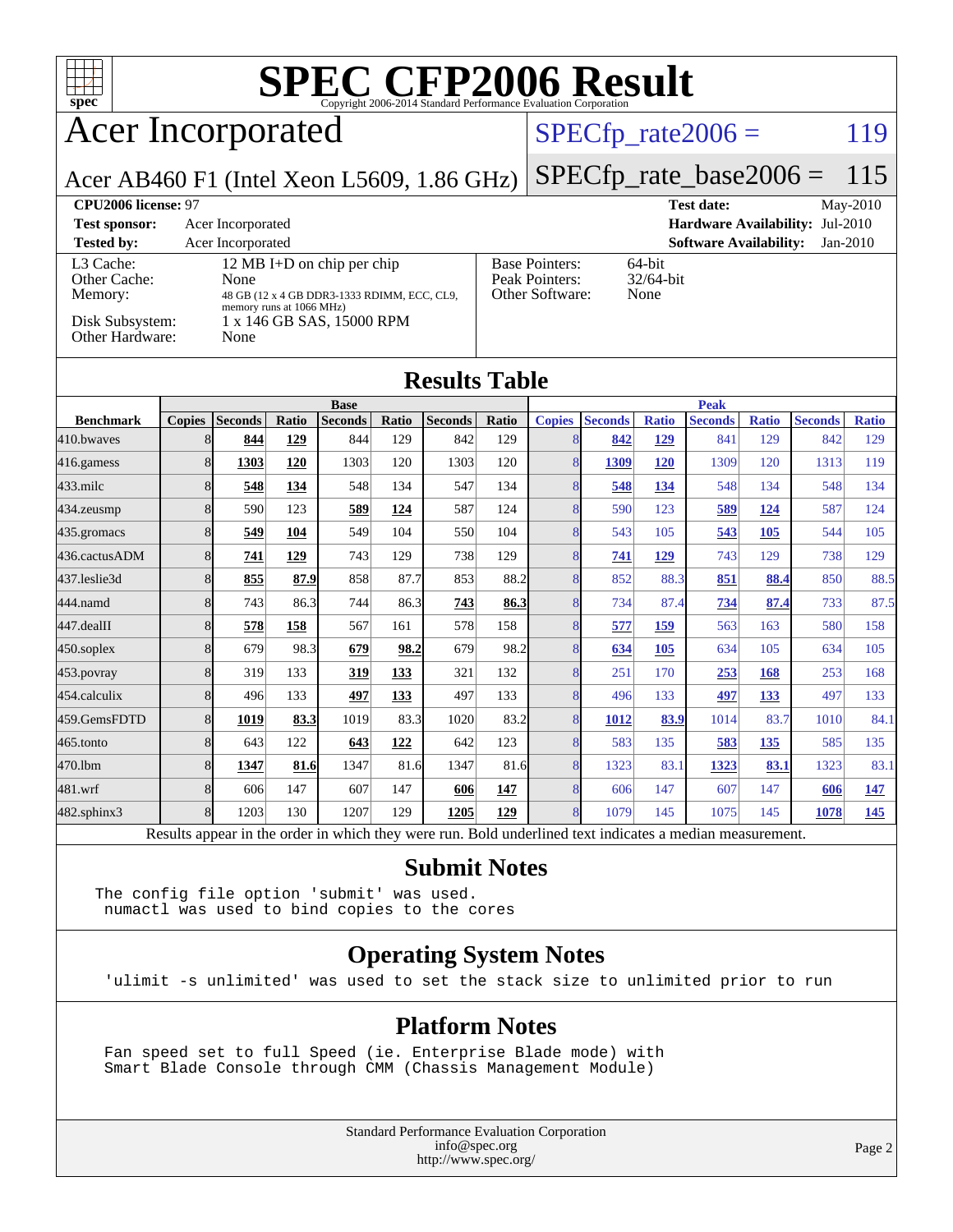

## **[Base Optimization Flags](http://www.spec.org/auto/cpu2006/Docs/result-fields.html#BaseOptimizationFlags)**

[C benchmarks](http://www.spec.org/auto/cpu2006/Docs/result-fields.html#Cbenchmarks):

[-xSSE4.2](http://www.spec.org/cpu2006/results/res2010q3/cpu2006-20100621-11867.flags.html#user_CCbase_f-xSSE42_f91528193cf0b216347adb8b939d4107) [-ipo](http://www.spec.org/cpu2006/results/res2010q3/cpu2006-20100621-11867.flags.html#user_CCbase_f-ipo) [-O3](http://www.spec.org/cpu2006/results/res2010q3/cpu2006-20100621-11867.flags.html#user_CCbase_f-O3) [-no-prec-div](http://www.spec.org/cpu2006/results/res2010q3/cpu2006-20100621-11867.flags.html#user_CCbase_f-no-prec-div) [-static](http://www.spec.org/cpu2006/results/res2010q3/cpu2006-20100621-11867.flags.html#user_CCbase_f-static)

[C++ benchmarks:](http://www.spec.org/auto/cpu2006/Docs/result-fields.html#CXXbenchmarks) [-xSSE4.2](http://www.spec.org/cpu2006/results/res2010q3/cpu2006-20100621-11867.flags.html#user_CXXbase_f-xSSE42_f91528193cf0b216347adb8b939d4107) [-ipo](http://www.spec.org/cpu2006/results/res2010q3/cpu2006-20100621-11867.flags.html#user_CXXbase_f-ipo) [-O3](http://www.spec.org/cpu2006/results/res2010q3/cpu2006-20100621-11867.flags.html#user_CXXbase_f-O3) [-no-prec-div](http://www.spec.org/cpu2006/results/res2010q3/cpu2006-20100621-11867.flags.html#user_CXXbase_f-no-prec-div) [-static](http://www.spec.org/cpu2006/results/res2010q3/cpu2006-20100621-11867.flags.html#user_CXXbase_f-static)

Continued on next page

Standard Performance Evaluation Corporation [info@spec.org](mailto:info@spec.org) <http://www.spec.org/>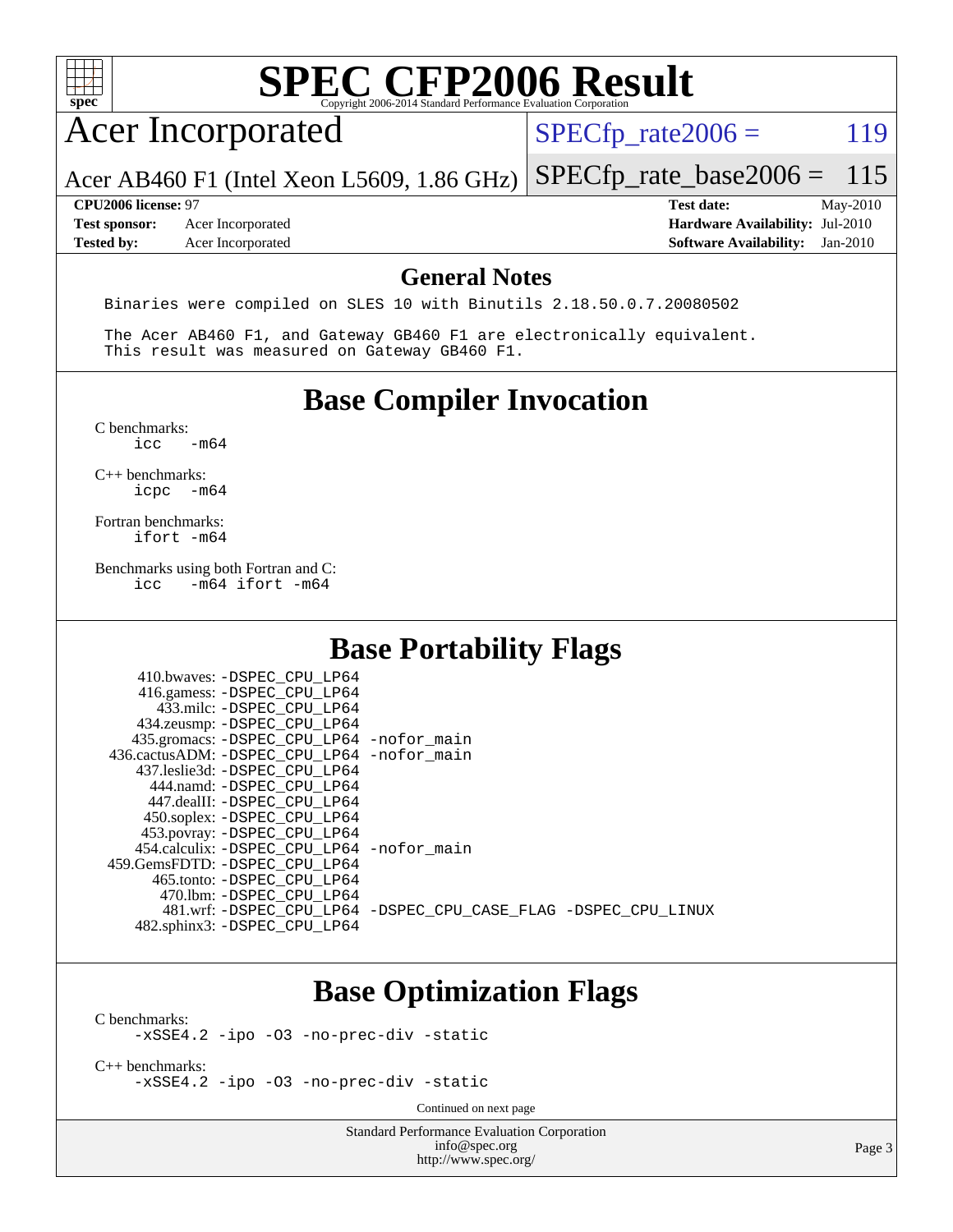

Acer Incorporated

 $SPECTp_rate2006 = 119$ 

Acer AB460 F1 (Intel Xeon L5609, 1.86 GHz) [SPECfp\\_rate\\_base2006 =](http://www.spec.org/auto/cpu2006/Docs/result-fields.html#SPECfpratebase2006) 115

**[Test sponsor:](http://www.spec.org/auto/cpu2006/Docs/result-fields.html#Testsponsor)** Acer Incorporated **[Hardware Availability:](http://www.spec.org/auto/cpu2006/Docs/result-fields.html#HardwareAvailability)** Jul-2010

**[CPU2006 license:](http://www.spec.org/auto/cpu2006/Docs/result-fields.html#CPU2006license)** 97 **[Test date:](http://www.spec.org/auto/cpu2006/Docs/result-fields.html#Testdate)** May-2010 **[Tested by:](http://www.spec.org/auto/cpu2006/Docs/result-fields.html#Testedby)** Acer Incorporated **[Software Availability:](http://www.spec.org/auto/cpu2006/Docs/result-fields.html#SoftwareAvailability)** Jan-2010

# **[Base Optimization Flags \(Continued\)](http://www.spec.org/auto/cpu2006/Docs/result-fields.html#BaseOptimizationFlags)**

[Fortran benchmarks](http://www.spec.org/auto/cpu2006/Docs/result-fields.html#Fortranbenchmarks): [-xSSE4.2](http://www.spec.org/cpu2006/results/res2010q3/cpu2006-20100621-11867.flags.html#user_FCbase_f-xSSE42_f91528193cf0b216347adb8b939d4107) [-ipo](http://www.spec.org/cpu2006/results/res2010q3/cpu2006-20100621-11867.flags.html#user_FCbase_f-ipo) [-O3](http://www.spec.org/cpu2006/results/res2010q3/cpu2006-20100621-11867.flags.html#user_FCbase_f-O3) [-no-prec-div](http://www.spec.org/cpu2006/results/res2010q3/cpu2006-20100621-11867.flags.html#user_FCbase_f-no-prec-div) [-static](http://www.spec.org/cpu2006/results/res2010q3/cpu2006-20100621-11867.flags.html#user_FCbase_f-static)

[Benchmarks using both Fortran and C](http://www.spec.org/auto/cpu2006/Docs/result-fields.html#BenchmarksusingbothFortranandC): [-xSSE4.2](http://www.spec.org/cpu2006/results/res2010q3/cpu2006-20100621-11867.flags.html#user_CC_FCbase_f-xSSE42_f91528193cf0b216347adb8b939d4107) [-ipo](http://www.spec.org/cpu2006/results/res2010q3/cpu2006-20100621-11867.flags.html#user_CC_FCbase_f-ipo) [-O3](http://www.spec.org/cpu2006/results/res2010q3/cpu2006-20100621-11867.flags.html#user_CC_FCbase_f-O3) [-no-prec-div](http://www.spec.org/cpu2006/results/res2010q3/cpu2006-20100621-11867.flags.html#user_CC_FCbase_f-no-prec-div) [-static](http://www.spec.org/cpu2006/results/res2010q3/cpu2006-20100621-11867.flags.html#user_CC_FCbase_f-static)

**[Peak Compiler Invocation](http://www.spec.org/auto/cpu2006/Docs/result-fields.html#PeakCompilerInvocation)**

[C benchmarks \(except as noted below\)](http://www.spec.org/auto/cpu2006/Docs/result-fields.html#Cbenchmarksexceptasnotedbelow):  $\text{icc}$  -m64

482.sphinx3: [icc -m32](http://www.spec.org/cpu2006/results/res2010q3/cpu2006-20100621-11867.flags.html#user_peakCCLD482_sphinx3_intel_icc_32bit_a6a621f8d50482236b970c6ac5f55f93)

[C++ benchmarks \(except as noted below\):](http://www.spec.org/auto/cpu2006/Docs/result-fields.html#CXXbenchmarksexceptasnotedbelow) [icpc -m64](http://www.spec.org/cpu2006/results/res2010q3/cpu2006-20100621-11867.flags.html#user_CXXpeak_intel_icpc_64bit_bedb90c1146cab66620883ef4f41a67e)

450.soplex: [icpc -m32](http://www.spec.org/cpu2006/results/res2010q3/cpu2006-20100621-11867.flags.html#user_peakCXXLD450_soplex_intel_icpc_32bit_4e5a5ef1a53fd332b3c49e69c3330699)

[Fortran benchmarks](http://www.spec.org/auto/cpu2006/Docs/result-fields.html#Fortranbenchmarks): [ifort -m64](http://www.spec.org/cpu2006/results/res2010q3/cpu2006-20100621-11867.flags.html#user_FCpeak_intel_ifort_64bit_ee9d0fb25645d0210d97eb0527dcc06e)

[Benchmarks using both Fortran and C](http://www.spec.org/auto/cpu2006/Docs/result-fields.html#BenchmarksusingbothFortranandC): [icc -m64](http://www.spec.org/cpu2006/results/res2010q3/cpu2006-20100621-11867.flags.html#user_CC_FCpeak_intel_icc_64bit_0b7121f5ab7cfabee23d88897260401c) [ifort -m64](http://www.spec.org/cpu2006/results/res2010q3/cpu2006-20100621-11867.flags.html#user_CC_FCpeak_intel_ifort_64bit_ee9d0fb25645d0210d97eb0527dcc06e)

## **[Peak Portability Flags](http://www.spec.org/auto/cpu2006/Docs/result-fields.html#PeakPortabilityFlags)**

| 410.bwaves: -DSPEC CPU LP64                                    |  |
|----------------------------------------------------------------|--|
| 416.gamess: -DSPEC_CPU_LP64                                    |  |
| 433.milc: -DSPEC CPU LP64                                      |  |
| 434.zeusmp: -DSPEC_CPU_LP64                                    |  |
| 435.gromacs: -DSPEC_CPU_LP64 -nofor_main                       |  |
| 436.cactusADM: -DSPEC CPU LP64 -nofor main                     |  |
| 437.leslie3d: -DSPEC CPU LP64                                  |  |
| 444.namd: -DSPEC CPU LP64                                      |  |
| 447.dealII: -DSPEC CPU LP64                                    |  |
| 453.povray: -DSPEC_CPU_LP64                                    |  |
| 454.calculix: -DSPEC_CPU_LP64 -nofor_main                      |  |
| 459.GemsFDTD: -DSPEC CPU LP64                                  |  |
| 465.tonto: -DSPEC CPU LP64                                     |  |
| 470.1bm: - DSPEC CPU LP64                                      |  |
| 481.wrf: -DSPEC_CPU_LP64 -DSPEC_CPU_CASE_FLAG -DSPEC_CPU_LINUX |  |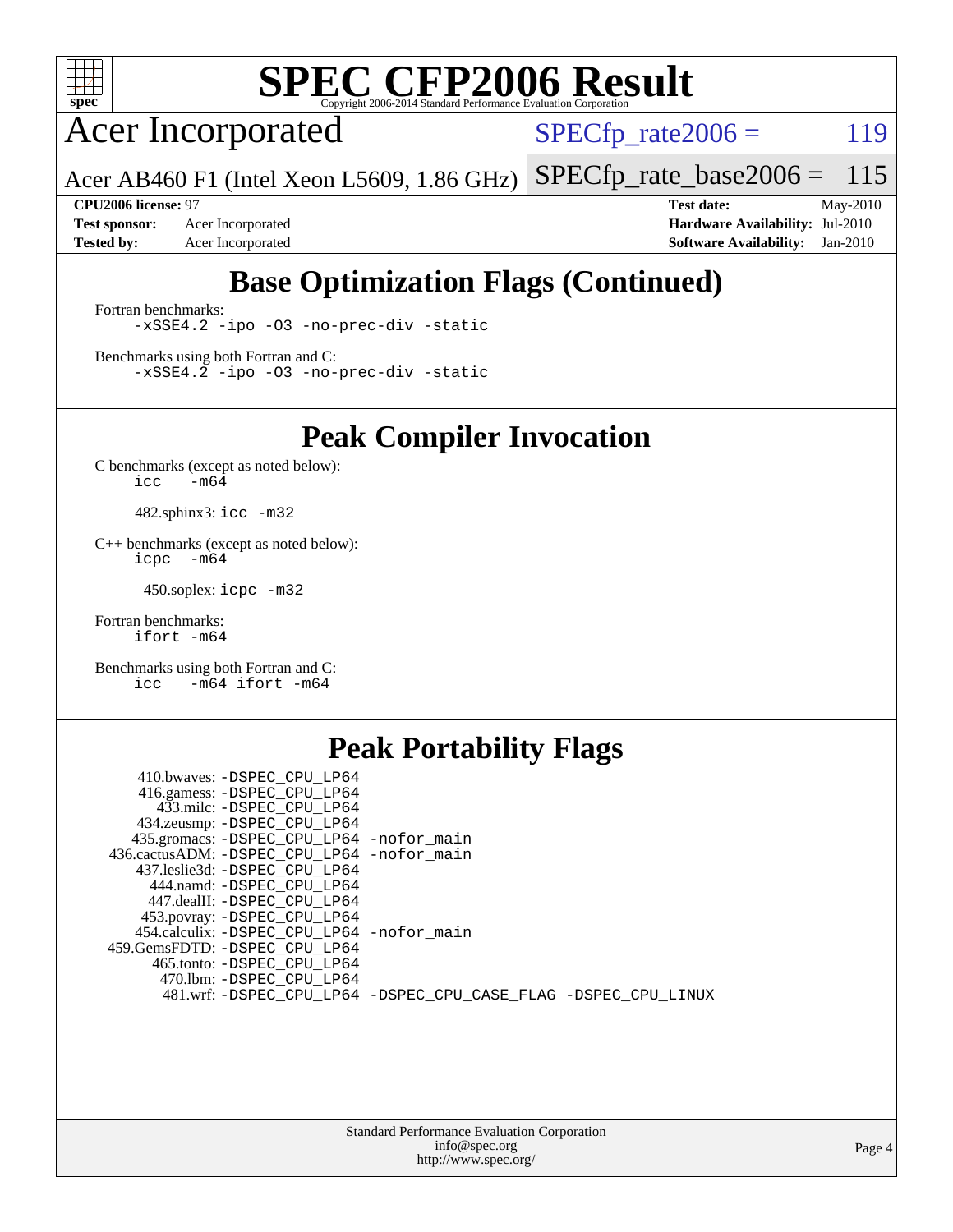

Acer Incorporated

 $SPECTp\_rate2006 = 119$ 

Acer AB460 F1 (Intel Xeon L5609, 1.86 GHz) [SPECfp\\_rate\\_base2006 =](http://www.spec.org/auto/cpu2006/Docs/result-fields.html#SPECfpratebase2006) 115

**[Test sponsor:](http://www.spec.org/auto/cpu2006/Docs/result-fields.html#Testsponsor)** Acer Incorporated **[Hardware Availability:](http://www.spec.org/auto/cpu2006/Docs/result-fields.html#HardwareAvailability)** Jul-2010

**[CPU2006 license:](http://www.spec.org/auto/cpu2006/Docs/result-fields.html#CPU2006license)** 97 **[Test date:](http://www.spec.org/auto/cpu2006/Docs/result-fields.html#Testdate)** May-2010 **[Tested by:](http://www.spec.org/auto/cpu2006/Docs/result-fields.html#Testedby)** Acer Incorporated **[Software Availability:](http://www.spec.org/auto/cpu2006/Docs/result-fields.html#SoftwareAvailability)** Jan-2010

# **[Peak Optimization Flags](http://www.spec.org/auto/cpu2006/Docs/result-fields.html#PeakOptimizationFlags)**

### [C benchmarks](http://www.spec.org/auto/cpu2006/Docs/result-fields.html#Cbenchmarks):

Standard Performance Evaluation Corporation 433.milc: [-xSSE4.2](http://www.spec.org/cpu2006/results/res2010q3/cpu2006-20100621-11867.flags.html#user_peakPASS2_CFLAGSPASS2_LDFLAGS433_milc_f-xSSE42_f91528193cf0b216347adb8b939d4107)(pass 2) [-prof-gen](http://www.spec.org/cpu2006/results/res2010q3/cpu2006-20100621-11867.flags.html#user_peakPASS1_CFLAGSPASS1_LDFLAGS433_milc_prof_gen_e43856698f6ca7b7e442dfd80e94a8fc)(pass 1) [-ipo](http://www.spec.org/cpu2006/results/res2010q3/cpu2006-20100621-11867.flags.html#user_peakPASS2_CFLAGSPASS2_LDFLAGS433_milc_f-ipo)(pass 2) [-O3](http://www.spec.org/cpu2006/results/res2010q3/cpu2006-20100621-11867.flags.html#user_peakPASS2_CFLAGSPASS2_LDFLAGS433_milc_f-O3)(pass 2) [-no-prec-div](http://www.spec.org/cpu2006/results/res2010q3/cpu2006-20100621-11867.flags.html#user_peakPASS2_CFLAGSPASS2_LDFLAGS433_milc_f-no-prec-div)(pass 2) [-static](http://www.spec.org/cpu2006/results/res2010q3/cpu2006-20100621-11867.flags.html#user_peakPASS2_CFLAGSPASS2_LDFLAGS433_milc_f-static)(pass 2) [-prof-use](http://www.spec.org/cpu2006/results/res2010q3/cpu2006-20100621-11867.flags.html#user_peakPASS2_CFLAGSPASS2_LDFLAGS433_milc_prof_use_bccf7792157ff70d64e32fe3e1250b55)(pass 2) [-fno-alias](http://www.spec.org/cpu2006/results/res2010q3/cpu2006-20100621-11867.flags.html#user_peakOPTIMIZE433_milc_f-no-alias_694e77f6c5a51e658e82ccff53a9e63a) [-opt-prefetch](http://www.spec.org/cpu2006/results/res2010q3/cpu2006-20100621-11867.flags.html#user_peakOPTIMIZE433_milc_f-opt-prefetch) 470.1bm:  $-xSSE4$ . 2(pass 2)  $-prof-gen(pass 1) -ipo(pass 2) -O3(pass 2)$  $-prof-gen(pass 1) -ipo(pass 2) -O3(pass 2)$  $-prof-gen(pass 1) -ipo(pass 2) -O3(pass 2)$  $-prof-gen(pass 1) -ipo(pass 2) -O3(pass 2)$  $-prof-gen(pass 1) -ipo(pass 2) -O3(pass 2)$  $-prof-gen(pass 1) -ipo(pass 2) -O3(pass 2)$ [-no-prec-div](http://www.spec.org/cpu2006/results/res2010q3/cpu2006-20100621-11867.flags.html#user_peakPASS2_CFLAGSPASS2_LDFLAGS470_lbm_f-no-prec-div)(pass 2) [-static](http://www.spec.org/cpu2006/results/res2010q3/cpu2006-20100621-11867.flags.html#user_peakPASS2_CFLAGSPASS2_LDFLAGS470_lbm_f-static)(pass 2) [-prof-use](http://www.spec.org/cpu2006/results/res2010q3/cpu2006-20100621-11867.flags.html#user_peakPASS2_CFLAGSPASS2_LDFLAGS470_lbm_prof_use_bccf7792157ff70d64e32fe3e1250b55)(pass 2) [-opt-malloc-options=3](http://www.spec.org/cpu2006/results/res2010q3/cpu2006-20100621-11867.flags.html#user_peakOPTIMIZE470_lbm_f-opt-malloc-options_13ab9b803cf986b4ee62f0a5998c2238) [-ansi-alias](http://www.spec.org/cpu2006/results/res2010q3/cpu2006-20100621-11867.flags.html#user_peakOPTIMIZE470_lbm_f-ansi-alias) [-auto-ilp32](http://www.spec.org/cpu2006/results/res2010q3/cpu2006-20100621-11867.flags.html#user_peakCOPTIMIZE470_lbm_f-auto-ilp32) 482.sphinx3: [-xSSE4.2](http://www.spec.org/cpu2006/results/res2010q3/cpu2006-20100621-11867.flags.html#user_peakOPTIMIZE482_sphinx3_f-xSSE42_f91528193cf0b216347adb8b939d4107) [-ipo](http://www.spec.org/cpu2006/results/res2010q3/cpu2006-20100621-11867.flags.html#user_peakOPTIMIZE482_sphinx3_f-ipo) [-O3](http://www.spec.org/cpu2006/results/res2010q3/cpu2006-20100621-11867.flags.html#user_peakOPTIMIZE482_sphinx3_f-O3) [-no-prec-div](http://www.spec.org/cpu2006/results/res2010q3/cpu2006-20100621-11867.flags.html#user_peakOPTIMIZE482_sphinx3_f-no-prec-div) [-static](http://www.spec.org/cpu2006/results/res2010q3/cpu2006-20100621-11867.flags.html#user_peakOPTIMIZE482_sphinx3_f-static) [-unroll2](http://www.spec.org/cpu2006/results/res2010q3/cpu2006-20100621-11867.flags.html#user_peakCOPTIMIZE482_sphinx3_f-unroll_784dae83bebfb236979b41d2422d7ec2) [C++ benchmarks:](http://www.spec.org/auto/cpu2006/Docs/result-fields.html#CXXbenchmarks) 444.namd: [-xSSE4.2](http://www.spec.org/cpu2006/results/res2010q3/cpu2006-20100621-11867.flags.html#user_peakPASS2_CXXFLAGSPASS2_LDFLAGS444_namd_f-xSSE42_f91528193cf0b216347adb8b939d4107)(pass 2) [-prof-gen](http://www.spec.org/cpu2006/results/res2010q3/cpu2006-20100621-11867.flags.html#user_peakPASS1_CXXFLAGSPASS1_LDFLAGS444_namd_prof_gen_e43856698f6ca7b7e442dfd80e94a8fc)(pass 1) [-ipo](http://www.spec.org/cpu2006/results/res2010q3/cpu2006-20100621-11867.flags.html#user_peakPASS2_CXXFLAGSPASS2_LDFLAGS444_namd_f-ipo)(pass 2) [-O3](http://www.spec.org/cpu2006/results/res2010q3/cpu2006-20100621-11867.flags.html#user_peakPASS2_CXXFLAGSPASS2_LDFLAGS444_namd_f-O3)(pass 2) [-no-prec-div](http://www.spec.org/cpu2006/results/res2010q3/cpu2006-20100621-11867.flags.html#user_peakPASS2_CXXFLAGSPASS2_LDFLAGS444_namd_f-no-prec-div)(pass 2) [-static](http://www.spec.org/cpu2006/results/res2010q3/cpu2006-20100621-11867.flags.html#user_peakPASS2_CXXFLAGSPASS2_LDFLAGS444_namd_f-static)(pass 2) [-prof-use](http://www.spec.org/cpu2006/results/res2010q3/cpu2006-20100621-11867.flags.html#user_peakPASS2_CXXFLAGSPASS2_LDFLAGS444_namd_prof_use_bccf7792157ff70d64e32fe3e1250b55)(pass 2) [-fno-alias](http://www.spec.org/cpu2006/results/res2010q3/cpu2006-20100621-11867.flags.html#user_peakCXXOPTIMIZE444_namd_f-no-alias_694e77f6c5a51e658e82ccff53a9e63a) [-auto-ilp32](http://www.spec.org/cpu2006/results/res2010q3/cpu2006-20100621-11867.flags.html#user_peakCXXOPTIMIZE444_namd_f-auto-ilp32) 447.dealII: [-xSSE4.2](http://www.spec.org/cpu2006/results/res2010q3/cpu2006-20100621-11867.flags.html#user_peakPASS2_CXXFLAGSPASS2_LDFLAGS447_dealII_f-xSSE42_f91528193cf0b216347adb8b939d4107)(pass 2) [-prof-gen](http://www.spec.org/cpu2006/results/res2010q3/cpu2006-20100621-11867.flags.html#user_peakPASS1_CXXFLAGSPASS1_LDFLAGS447_dealII_prof_gen_e43856698f6ca7b7e442dfd80e94a8fc)(pass 1) [-ipo](http://www.spec.org/cpu2006/results/res2010q3/cpu2006-20100621-11867.flags.html#user_peakPASS2_CXXFLAGSPASS2_LDFLAGS447_dealII_f-ipo)(pass 2) [-O3](http://www.spec.org/cpu2006/results/res2010q3/cpu2006-20100621-11867.flags.html#user_peakPASS2_CXXFLAGSPASS2_LDFLAGS447_dealII_f-O3)(pass 2) [-no-prec-div](http://www.spec.org/cpu2006/results/res2010q3/cpu2006-20100621-11867.flags.html#user_peakPASS2_CXXFLAGSPASS2_LDFLAGS447_dealII_f-no-prec-div)(pass 2) [-static](http://www.spec.org/cpu2006/results/res2010q3/cpu2006-20100621-11867.flags.html#user_peakPASS2_CXXFLAGSPASS2_LDFLAGS447_dealII_f-static)(pass 2) [-prof-use](http://www.spec.org/cpu2006/results/res2010q3/cpu2006-20100621-11867.flags.html#user_peakPASS2_CXXFLAGSPASS2_LDFLAGS447_dealII_prof_use_bccf7792157ff70d64e32fe3e1250b55)(pass 2) [-unroll2](http://www.spec.org/cpu2006/results/res2010q3/cpu2006-20100621-11867.flags.html#user_peakCXXOPTIMIZE447_dealII_f-unroll_784dae83bebfb236979b41d2422d7ec2) [-ansi-alias](http://www.spec.org/cpu2006/results/res2010q3/cpu2006-20100621-11867.flags.html#user_peakCXXOPTIMIZE447_dealII_f-ansi-alias) [-scalar-rep-](http://www.spec.org/cpu2006/results/res2010q3/cpu2006-20100621-11867.flags.html#user_peakCXXOPTIMIZE447_dealII_f-disablescalarrep_abbcad04450fb118e4809c81d83c8a1d) 450.soplex: [-xSSE4.2](http://www.spec.org/cpu2006/results/res2010q3/cpu2006-20100621-11867.flags.html#user_peakPASS2_CXXFLAGSPASS2_LDFLAGS450_soplex_f-xSSE42_f91528193cf0b216347adb8b939d4107)(pass 2) [-prof-gen](http://www.spec.org/cpu2006/results/res2010q3/cpu2006-20100621-11867.flags.html#user_peakPASS1_CXXFLAGSPASS1_LDFLAGS450_soplex_prof_gen_e43856698f6ca7b7e442dfd80e94a8fc)(pass 1) [-ipo](http://www.spec.org/cpu2006/results/res2010q3/cpu2006-20100621-11867.flags.html#user_peakPASS2_CXXFLAGSPASS2_LDFLAGS450_soplex_f-ipo)(pass 2) [-O3](http://www.spec.org/cpu2006/results/res2010q3/cpu2006-20100621-11867.flags.html#user_peakPASS2_CXXFLAGSPASS2_LDFLAGS450_soplex_f-O3)(pass 2) [-no-prec-div](http://www.spec.org/cpu2006/results/res2010q3/cpu2006-20100621-11867.flags.html#user_peakPASS2_CXXFLAGSPASS2_LDFLAGS450_soplex_f-no-prec-div)(pass 2) [-static](http://www.spec.org/cpu2006/results/res2010q3/cpu2006-20100621-11867.flags.html#user_peakPASS2_CXXFLAGSPASS2_LDFLAGS450_soplex_f-static)(pass 2) [-prof-use](http://www.spec.org/cpu2006/results/res2010q3/cpu2006-20100621-11867.flags.html#user_peakPASS2_CXXFLAGSPASS2_LDFLAGS450_soplex_prof_use_bccf7792157ff70d64e32fe3e1250b55)(pass 2) [-opt-malloc-options=3](http://www.spec.org/cpu2006/results/res2010q3/cpu2006-20100621-11867.flags.html#user_peakOPTIMIZE450_soplex_f-opt-malloc-options_13ab9b803cf986b4ee62f0a5998c2238) 453.povray: [-xSSE4.2](http://www.spec.org/cpu2006/results/res2010q3/cpu2006-20100621-11867.flags.html#user_peakPASS2_CXXFLAGSPASS2_LDFLAGS453_povray_f-xSSE42_f91528193cf0b216347adb8b939d4107)(pass 2) [-prof-gen](http://www.spec.org/cpu2006/results/res2010q3/cpu2006-20100621-11867.flags.html#user_peakPASS1_CXXFLAGSPASS1_LDFLAGS453_povray_prof_gen_e43856698f6ca7b7e442dfd80e94a8fc)(pass 1) [-ipo](http://www.spec.org/cpu2006/results/res2010q3/cpu2006-20100621-11867.flags.html#user_peakPASS2_CXXFLAGSPASS2_LDFLAGS453_povray_f-ipo)(pass 2) [-O3](http://www.spec.org/cpu2006/results/res2010q3/cpu2006-20100621-11867.flags.html#user_peakPASS2_CXXFLAGSPASS2_LDFLAGS453_povray_f-O3)(pass 2) [-no-prec-div](http://www.spec.org/cpu2006/results/res2010q3/cpu2006-20100621-11867.flags.html#user_peakPASS2_CXXFLAGSPASS2_LDFLAGS453_povray_f-no-prec-div)(pass 2) [-static](http://www.spec.org/cpu2006/results/res2010q3/cpu2006-20100621-11867.flags.html#user_peakPASS2_CXXFLAGSPASS2_LDFLAGS453_povray_f-static)(pass 2) [-prof-use](http://www.spec.org/cpu2006/results/res2010q3/cpu2006-20100621-11867.flags.html#user_peakPASS2_CXXFLAGSPASS2_LDFLAGS453_povray_prof_use_bccf7792157ff70d64e32fe3e1250b55)(pass 2) [-unroll4](http://www.spec.org/cpu2006/results/res2010q3/cpu2006-20100621-11867.flags.html#user_peakCXXOPTIMIZE453_povray_f-unroll_4e5e4ed65b7fd20bdcd365bec371b81f) [-ansi-alias](http://www.spec.org/cpu2006/results/res2010q3/cpu2006-20100621-11867.flags.html#user_peakCXXOPTIMIZE453_povray_f-ansi-alias) [Fortran benchmarks](http://www.spec.org/auto/cpu2006/Docs/result-fields.html#Fortranbenchmarks): 410.bwaves: [-xSSE4.2](http://www.spec.org/cpu2006/results/res2010q3/cpu2006-20100621-11867.flags.html#user_peakOPTIMIZE410_bwaves_f-xSSE42_f91528193cf0b216347adb8b939d4107) [-ipo](http://www.spec.org/cpu2006/results/res2010q3/cpu2006-20100621-11867.flags.html#user_peakOPTIMIZE410_bwaves_f-ipo) [-O3](http://www.spec.org/cpu2006/results/res2010q3/cpu2006-20100621-11867.flags.html#user_peakOPTIMIZE410_bwaves_f-O3) [-no-prec-div](http://www.spec.org/cpu2006/results/res2010q3/cpu2006-20100621-11867.flags.html#user_peakOPTIMIZE410_bwaves_f-no-prec-div) [-static](http://www.spec.org/cpu2006/results/res2010q3/cpu2006-20100621-11867.flags.html#user_peakOPTIMIZE410_bwaves_f-static) [-opt-prefetch](http://www.spec.org/cpu2006/results/res2010q3/cpu2006-20100621-11867.flags.html#user_peakOPTIMIZE410_bwaves_f-opt-prefetch) 416.gamess:  $-xSSE4$ . 2(pass 2)  $-prof-gen(pass 1) -ipo(pass 2) -O3(pass 2)$  $-prof-gen(pass 1) -ipo(pass 2) -O3(pass 2)$  $-prof-gen(pass 1) -ipo(pass 2) -O3(pass 2)$  $-prof-gen(pass 1) -ipo(pass 2) -O3(pass 2)$  $-prof-gen(pass 1) -ipo(pass 2) -O3(pass 2)$  $-prof-gen(pass 1) -ipo(pass 2) -O3(pass 2)$ [-no-prec-div](http://www.spec.org/cpu2006/results/res2010q3/cpu2006-20100621-11867.flags.html#user_peakPASS2_FFLAGSPASS2_LDFLAGS416_gamess_f-no-prec-div)(pass 2) [-static](http://www.spec.org/cpu2006/results/res2010q3/cpu2006-20100621-11867.flags.html#user_peakPASS2_FFLAGSPASS2_LDFLAGS416_gamess_f-static)(pass 2) [-prof-use](http://www.spec.org/cpu2006/results/res2010q3/cpu2006-20100621-11867.flags.html#user_peakPASS2_FFLAGSPASS2_LDFLAGS416_gamess_prof_use_bccf7792157ff70d64e32fe3e1250b55)(pass 2) [-unroll2](http://www.spec.org/cpu2006/results/res2010q3/cpu2006-20100621-11867.flags.html#user_peakOPTIMIZE416_gamess_f-unroll_784dae83bebfb236979b41d2422d7ec2) [-Ob0](http://www.spec.org/cpu2006/results/res2010q3/cpu2006-20100621-11867.flags.html#user_peakOPTIMIZE416_gamess_f-Ob_n_fbe6f6428adb7d4b74b1e99bb2444c2d) [-ansi-alias](http://www.spec.org/cpu2006/results/res2010q3/cpu2006-20100621-11867.flags.html#user_peakOPTIMIZE416_gamess_f-ansi-alias) [-scalar-rep-](http://www.spec.org/cpu2006/results/res2010q3/cpu2006-20100621-11867.flags.html#user_peakOPTIMIZE416_gamess_f-disablescalarrep_abbcad04450fb118e4809c81d83c8a1d) 434.zeusmp: basepeak = yes 437.leslie3d: [-xSSE4.2](http://www.spec.org/cpu2006/results/res2010q3/cpu2006-20100621-11867.flags.html#user_peakOPTIMIZE437_leslie3d_f-xSSE42_f91528193cf0b216347adb8b939d4107) [-ipo](http://www.spec.org/cpu2006/results/res2010q3/cpu2006-20100621-11867.flags.html#user_peakOPTIMIZE437_leslie3d_f-ipo) [-O3](http://www.spec.org/cpu2006/results/res2010q3/cpu2006-20100621-11867.flags.html#user_peakOPTIMIZE437_leslie3d_f-O3) [-no-prec-div](http://www.spec.org/cpu2006/results/res2010q3/cpu2006-20100621-11867.flags.html#user_peakOPTIMIZE437_leslie3d_f-no-prec-div) [-static](http://www.spec.org/cpu2006/results/res2010q3/cpu2006-20100621-11867.flags.html#user_peakOPTIMIZE437_leslie3d_f-static)  $459$ .GemsFDTD:  $-xSSE4$ .  $2(pass 2)$  [-prof-gen](http://www.spec.org/cpu2006/results/res2010q3/cpu2006-20100621-11867.flags.html#user_peakPASS1_FFLAGSPASS1_LDFLAGS459_GemsFDTD_prof_gen_e43856698f6ca7b7e442dfd80e94a8fc)(pass 1) [-ipo](http://www.spec.org/cpu2006/results/res2010q3/cpu2006-20100621-11867.flags.html#user_peakPASS2_FFLAGSPASS2_LDFLAGS459_GemsFDTD_f-ipo)(pass 2) -03(pass 2) [-no-prec-div](http://www.spec.org/cpu2006/results/res2010q3/cpu2006-20100621-11867.flags.html#user_peakPASS2_FFLAGSPASS2_LDFLAGS459_GemsFDTD_f-no-prec-div)(pass 2) [-static](http://www.spec.org/cpu2006/results/res2010q3/cpu2006-20100621-11867.flags.html#user_peakPASS2_FFLAGSPASS2_LDFLAGS459_GemsFDTD_f-static)(pass 2) [-prof-use](http://www.spec.org/cpu2006/results/res2010q3/cpu2006-20100621-11867.flags.html#user_peakPASS2_FFLAGSPASS2_LDFLAGS459_GemsFDTD_prof_use_bccf7792157ff70d64e32fe3e1250b55)(pass 2) [-unroll2](http://www.spec.org/cpu2006/results/res2010q3/cpu2006-20100621-11867.flags.html#user_peakOPTIMIZE459_GemsFDTD_f-unroll_784dae83bebfb236979b41d2422d7ec2) [-Ob0](http://www.spec.org/cpu2006/results/res2010q3/cpu2006-20100621-11867.flags.html#user_peakOPTIMIZE459_GemsFDTD_f-Ob_n_fbe6f6428adb7d4b74b1e99bb2444c2d) 465.tonto: [-xSSE4.2](http://www.spec.org/cpu2006/results/res2010q3/cpu2006-20100621-11867.flags.html#user_peakPASS2_FFLAGSPASS2_LDFLAGS465_tonto_f-xSSE42_f91528193cf0b216347adb8b939d4107)(pass 2) [-prof-gen](http://www.spec.org/cpu2006/results/res2010q3/cpu2006-20100621-11867.flags.html#user_peakPASS1_FFLAGSPASS1_LDFLAGS465_tonto_prof_gen_e43856698f6ca7b7e442dfd80e94a8fc)(pass 1) [-ipo](http://www.spec.org/cpu2006/results/res2010q3/cpu2006-20100621-11867.flags.html#user_peakPASS2_FFLAGSPASS2_LDFLAGS465_tonto_f-ipo)(pass 2) [-O3](http://www.spec.org/cpu2006/results/res2010q3/cpu2006-20100621-11867.flags.html#user_peakPASS2_FFLAGSPASS2_LDFLAGS465_tonto_f-O3)(pass 2) [-no-prec-div](http://www.spec.org/cpu2006/results/res2010q3/cpu2006-20100621-11867.flags.html#user_peakPASS2_FFLAGSPASS2_LDFLAGS465_tonto_f-no-prec-div)(pass 2) [-static](http://www.spec.org/cpu2006/results/res2010q3/cpu2006-20100621-11867.flags.html#user_peakPASS2_FFLAGSPASS2_LDFLAGS465_tonto_f-static)(pass 2) [-prof-use](http://www.spec.org/cpu2006/results/res2010q3/cpu2006-20100621-11867.flags.html#user_peakPASS2_FFLAGSPASS2_LDFLAGS465_tonto_prof_use_bccf7792157ff70d64e32fe3e1250b55)(pass 2) [-unroll4](http://www.spec.org/cpu2006/results/res2010q3/cpu2006-20100621-11867.flags.html#user_peakOPTIMIZE465_tonto_f-unroll_4e5e4ed65b7fd20bdcd365bec371b81f) [-auto](http://www.spec.org/cpu2006/results/res2010q3/cpu2006-20100621-11867.flags.html#user_peakOPTIMIZE465_tonto_f-auto) [-inline-calloc](http://www.spec.org/cpu2006/results/res2010q3/cpu2006-20100621-11867.flags.html#user_peakOPTIMIZE465_tonto_f-inline-calloc) [-opt-malloc-options=3](http://www.spec.org/cpu2006/results/res2010q3/cpu2006-20100621-11867.flags.html#user_peakOPTIMIZE465_tonto_f-opt-malloc-options_13ab9b803cf986b4ee62f0a5998c2238) Continued on next page

> [info@spec.org](mailto:info@spec.org) <http://www.spec.org/>